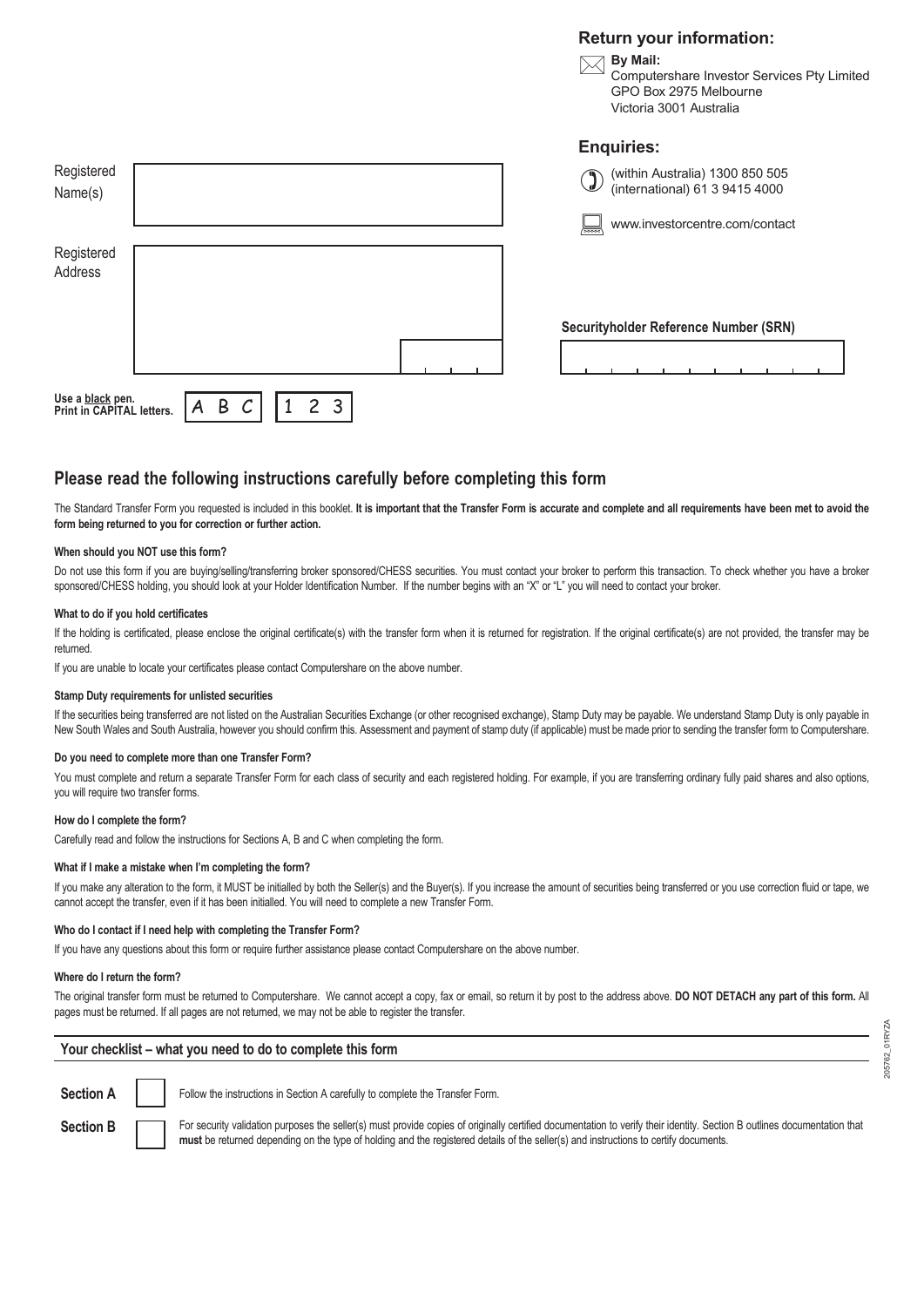# **Section A - Completing the transfer form.**

## **Please use block letters and black or blue pen when completing this form, where relevant**

#### **Details of Issuer 1**

**Full Name of Company/Trust in which Securities are held** - The full name of the company or trust in which the securities being transferred or sold are held. **ASX Code for the Company/Trust** - Please enter the three (3) letter Australian Securities Exchange (ASX) code, if the security is listed on the ASX. State or Territory of Registration - The State in which the company or trust is registered. This can usually be found on documentation relating to the securityholding.

## **Description of Securities**

**Class** - for example Fully Paid Ordinary Shares, Unsecured Convertible Notes, Options and applicable expiry date, Partly Paid Shares, Units etc. **If not fully paid, paid to - Only complete this section if securities are partly paid.** 

## **Quantity of Securities**

The number of securities being transferred (amount both in words and figures).

#### **Consideration - value of transfer**

The consideration paid for the securities or otherwise the approximate market value of the securities on the date of transfer. The market price can be found in daily newspapers and at www.asx.com.au.

**Date of Transfer** - Enter the date of purchase/transfer of the securities. This is the date the transfer has been effected between the Seller and Buyer.



**6**

**7**

**8**

**2**

**3**

**4**

## **Full registered name(s) of Seller(s)/Transferor(s)**

Please enter the names of all securityholders as shown on related securityholder documentation such as a holding or dividend statement.

#### **Seller(s) Securityholder Reference Number (SRN)**

The transfer cannot be processed without the SRN. This can be found on the issuer sponsored holding statement.

## **Full name(s) of Buyer(s)/Transferee(s)**

Please enter the full names of the person(s)/company acquiring the securities. There is a maximum of (3) joint holders. Securities cannot be registered in an unincorporated trading name/business or in the name of a trust, a superannuation fund, a minor, an estate or a deceased person's name. If transferred into an existing holding you must write the name (and address details) of the existing holding exactly as they currently appear on the register.

#### **Full postal address of Buyer(s)**

Please enter the address in full including the postcode. If transferring to an existing account, the address must match the current registration details exactly. Only one address may be recorded, irrespective of the number of buyers.



## **Buyer(s) Securityholder Reference Number (SRN)**

If the Buyer is an existing holder of securities in this company please enter their SRN. This field should only be completed if applicable.

#### **Signing Requirements – Both Seller(s) and Buyer(s) 10 11**

**It is important** that the Transfer Form is signed correctly. Please follow the instructions below carefully to avoid it being returned to you for correction/further action.

they will need to sign as seller and buyer. Signing must also comply with any Probate requirements.

## **Signing Requirements based on the capacity of the Seller(s) and Buyer(s)**

The signing requirements vary depending on the capacity of both the Seller(s) and Buyer(s). They are as follows: Individual: where the holding is in one name, the securityholder must sign. Joint Holding: where the holding is in more than one name, all of the securityholders must sign. Power of Attorney: to sign as Power of Attorney (POA), you must have already lodged the POA with the registry. Alternatively, attach an original certified copy of the POA to this form. Companies: either two Directors OR a Director and Secretary OR a Sole Director and Sole Company Secretary OR a Sole Director (if no Company Secretary exists) must sign (in accordance with the Corporations Act). Overseas companies: companies incorporated outside Australia must sign as above, or provide documentation showing that the company can sign in an alternate manner. Deceased Estates: when the holding is in the name of an estate, all executor(s)/administrator(s) are required to sign. When the executors and beneficiaries are the same people,

#### **All Seller(s) and Buyer(s) must:**

a. state the capacity in which they are signing by crossing out titles that are not applicable

b. sign in the appropriate boxes

c. enter the date on which the Transfer Form was signed

d. provide contact details in case we need to make contact with you about registration of the Transfer.

205762\_01RYZA

01RYZA 205762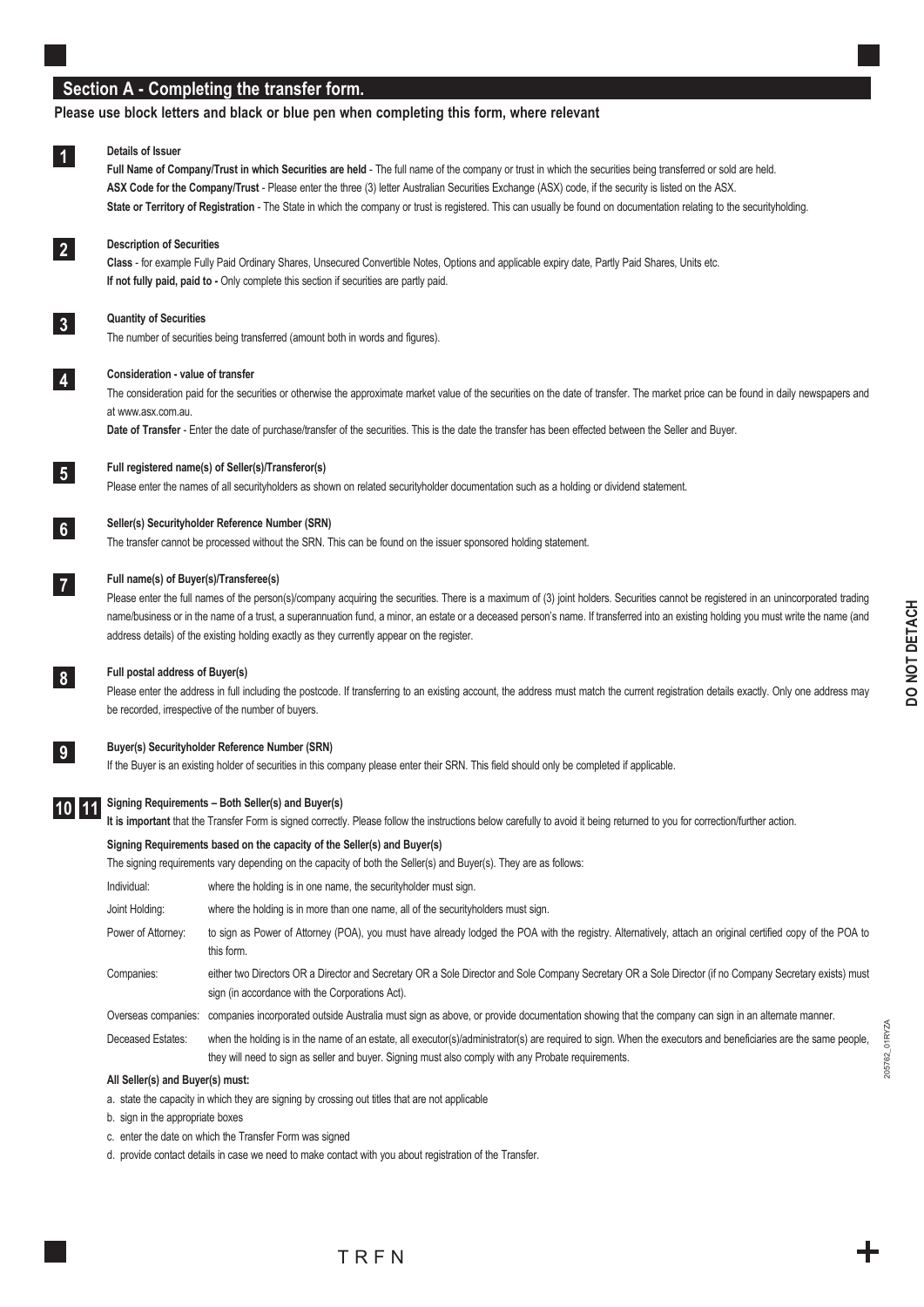# **Standard Transfer Form**

| Please use block letters and black or blue pen when completing this form, where relevant                                                                                                                                                                                                                                                                                                                                                                                                                                                                                                                                               |                                                                     |                                                                                                                                                                                                                  |                                     |                                                                                                                   |  |  |  |
|----------------------------------------------------------------------------------------------------------------------------------------------------------------------------------------------------------------------------------------------------------------------------------------------------------------------------------------------------------------------------------------------------------------------------------------------------------------------------------------------------------------------------------------------------------------------------------------------------------------------------------------|---------------------------------------------------------------------|------------------------------------------------------------------------------------------------------------------------------------------------------------------------------------------------------------------|-------------------------------------|-------------------------------------------------------------------------------------------------------------------|--|--|--|
| 1                                                                                                                                                                                                                                                                                                                                                                                                                                                                                                                                                                                                                                      | <b>Details of Issuer</b>                                            | Full Name of Company/Trust in which Securities are held                                                                                                                                                          | ASX Code for the Company/Trust      | State or Territory of Registration                                                                                |  |  |  |
| $\overline{2}$                                                                                                                                                                                                                                                                                                                                                                                                                                                                                                                                                                                                                         | <b>Description of</b><br><b>Securities</b>                          | Class (for example Ordinary Fully Paid Shares, Options and applicable expiry date, etc.)<br>If not fully paid, paid to:                                                                                          |                                     |                                                                                                                   |  |  |  |
| $\mathbf{3}$                                                                                                                                                                                                                                                                                                                                                                                                                                                                                                                                                                                                                           | <b>Quantity of</b><br><b>Securities</b>                             | Amount in Words<br>Figures                                                                                                                                                                                       |                                     |                                                                                                                   |  |  |  |
| 4                                                                                                                                                                                                                                                                                                                                                                                                                                                                                                                                                                                                                                      | Consideration -<br>value of transfer                                | Date of Transfer<br>\$                                                                                                                                                                                           |                                     |                                                                                                                   |  |  |  |
| $\sqrt{5}$                                                                                                                                                                                                                                                                                                                                                                                                                                                                                                                                                                                                                             | <b>Full registered</b><br>name(s) of<br>Seller(s)/<br>Transferor(s) | Given name(s)/Company name/Estate name<br>Title<br>                                                                                                                                                              | Surname                             |                                                                                                                   |  |  |  |
| $6\phantom{1}$                                                                                                                                                                                                                                                                                                                                                                                                                                                                                                                                                                                                                         | Seller(s)<br>Securityholder<br><b>Reference Number</b>              | <b>SRN</b><br>(must be quoted)                                                                                                                                                                                   |                                     |                                                                                                                   |  |  |  |
| Buyer must be a legal entity<br>Please refer to Section A                                                                                                                                                                                                                                                                                                                                                                                                                                                                                                                                                                              | Full name(s)<br>$\overline{7}$<br>of Buyer(s)/<br>Transferee(s)     | Given name(s)/Company name<br>Title<br>.                                                                                                                                                                         | Surname                             |                                                                                                                   |  |  |  |
|                                                                                                                                                                                                                                                                                                                                                                                                                                                                                                                                                                                                                                        | <b>Full postal</b><br>8<br>address of<br>Buyer(s)                   |                                                                                                                                                                                                                  |                                     |                                                                                                                   |  |  |  |
| 9                                                                                                                                                                                                                                                                                                                                                                                                                                                                                                                                                                                                                                      | Buyer(s)<br>Securityholder<br>Reference<br><b>Number</b>            | <b>SRN</b><br>(if transferring to<br>an existing account)                                                                                                                                                        |                                     |                                                                                                                   |  |  |  |
| I/We the registered holder(s) and undersigned seller(s) for the above consideration do hereby transfer to the above named hereinafter called the buyer(s) the securities as<br>specified above standing in my/our name(s) in the books of the above company, subject to the several conditions on which I/we held the same at the time of signing hereof and<br>I/We the buyer(s) do hereby agree to accept the said securities subject to the same conditions.<br>I/We have not received any notice of revocation of the Power of Attorney by death of the grantor or otherwise, under which this transfer is signed (if applicable). |                                                                     |                                                                                                                                                                                                                  |                                     |                                                                                                                   |  |  |  |
| Please ensure you sign in the box matching to your capacity<br>Important: Full signing requirements in Section A<br>Important: Full signing requirements in                                                                                                                                                                                                                                                                                                                                                                                                                                                                            | All Seller(s)<br>10<br>must sign                                    | Individual or Securityholder 1 or Executor 1                                                                                                                                                                     | Securityholder 2 or Executor 2      | Securityholder 3 or Executor 3                                                                                    |  |  |  |
|                                                                                                                                                                                                                                                                                                                                                                                                                                                                                                                                                                                                                                        | here                                                                | Sole Director and Sole Company Secretary/<br>Director<br>Sole Director (no Company Secretary)<br>(cross out titles as applicable)                                                                                |                                     | Director/Company Secretary<br>(cross out titles as applicable)                                                    |  |  |  |
|                                                                                                                                                                                                                                                                                                                                                                                                                                                                                                                                                                                                                                        |                                                                     | Names of Signatory 1 (please print)                                                                                                                                                                              | Names of Signatory 2 (please print) | Names of Signatory 3 (please print)                                                                               |  |  |  |
|                                                                                                                                                                                                                                                                                                                                                                                                                                                                                                                                                                                                                                        |                                                                     |                                                                                                                                                                                                                  |                                     |                                                                                                                   |  |  |  |
|                                                                                                                                                                                                                                                                                                                                                                                                                                                                                                                                                                                                                                        | All Buyer(s)<br>11<br>must sign<br>here                             | Individual or Securityholder 1 or Executor 1 Securityholder 2 or Executor 2<br>Sole Director and Sole Company Secretary/<br>Director<br>Sole Director (no Company Secretary)<br>(cross out titles as applicable) |                                     | Securityholder 3 or Executor 3<br>205762_01RYZA<br>Director/Company Secretary<br>(cross out titles as applicable) |  |  |  |
|                                                                                                                                                                                                                                                                                                                                                                                                                                                                                                                                                                                                                                        |                                                                     | Names of Signatory 1 (please print)                                                                                                                                                                              | Names of Signatory 2 (please print) | Names of Signatory 3 (please print)                                                                               |  |  |  |
|                                                                                                                                                                                                                                                                                                                                                                                                                                                                                                                                                                                                                                        |                                                                     |                                                                                                                                                                                                                  |                                     |                                                                                                                   |  |  |  |